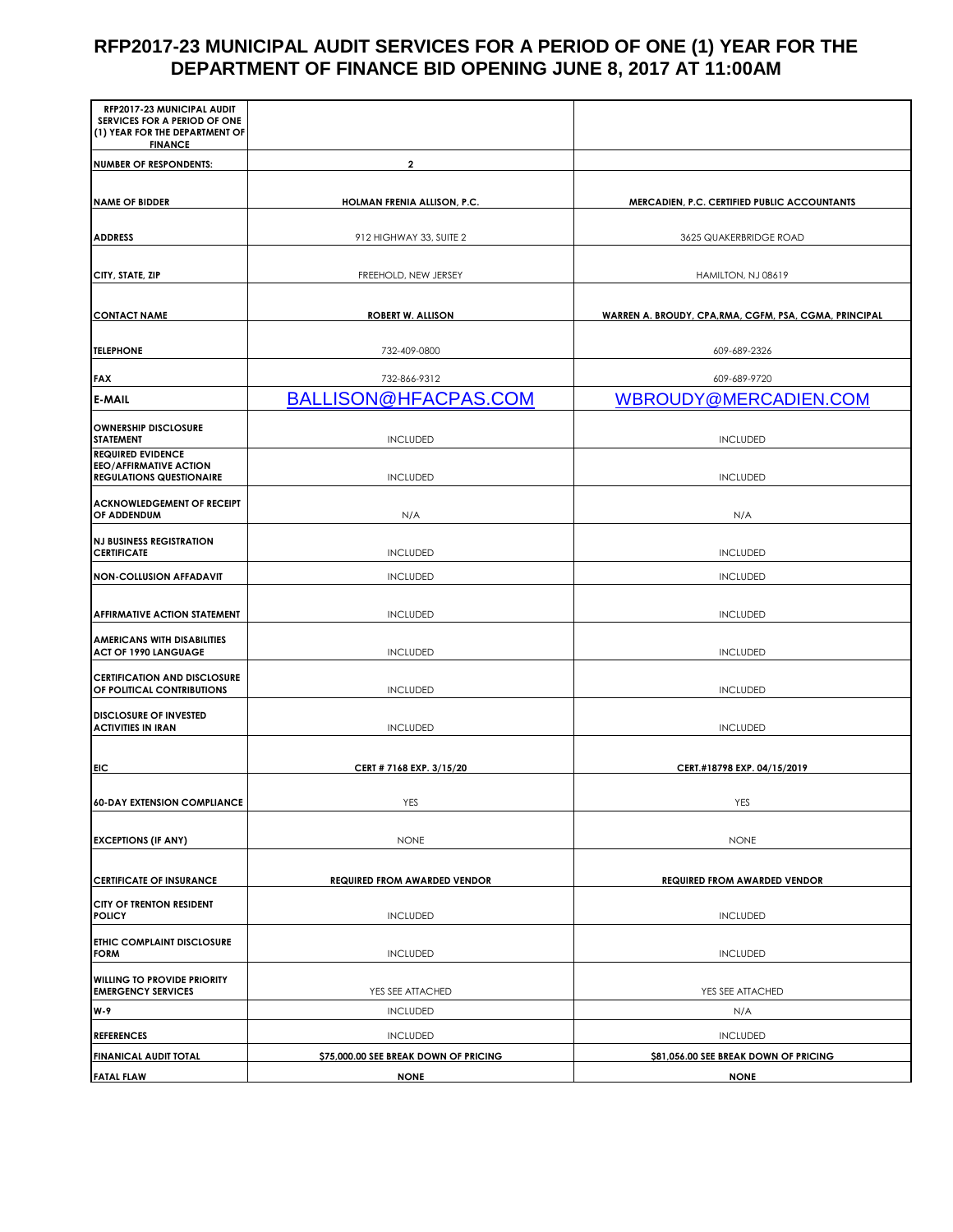#### **COST PROPOSAL**

We continually strive to keep our fees at the lowest level consistent with the highest professional standards and your requirements for timely service.

The fees below assume that unexpected circumstances will not be encountered during the audit. If significant additional time is necessary as a result of errors, omissions, misstatements, or other inadequacies in the financial records or as a result of a discovery of material weaknesses in the internal controls, we will discuss it with you and arrive at a new fee estimate before we incur the additional costs. Additionally, should the Division of Local Government Services impose additional auditing requirements which would require us to expand our engagement beyond the procedures and tests presently contemplated, we will advise you in writing of any such circumstance that would require us to seek an adjustment of the fees below.

We would propose a not to exceed fee of \$49,500 for audit services relating to the Financial Statement Audit for the City of Trenton for the year ending June 30, 2017.

We would also propose a not to exceed fee of \$25,500 for audit services relating to the State and Federal Single Audit for the year ending June 30, 2017. The budgeted man-hours for this engagement are as follows:

| <b>Financial Statement Audit:</b> |                     |                  |             |
|-----------------------------------|---------------------|------------------|-------------|
| <b>Staff Member</b>               | <b>Hourly Rates</b> | <b>Man-Hours</b> | Total       |
| <b>Engagement Partner</b>         | \$200               | 41               | \$8,200.00  |
| Quality Review Partner            | 200                 | 18               | 3,600.00    |
| Manager                           | 160                 | 28               | 4,480.00    |
| Supervisor                        | 140                 | 43               | 6,020.00    |
| Senior                            | 120                 | 82               | 9,840.00    |
| Staff Accountants (2)             | 110                 | 159              | 17,490.00   |
|                                   |                     | Subtotal:        | \$49,630.00 |

Less (Discount):  $(130.00)$ **Financial Statement Audit** Total:

\$49,500.00

| <b>State and Federal Single Audit:</b> |                     |                                  |             |  |  |  |  |  |
|----------------------------------------|---------------------|----------------------------------|-------------|--|--|--|--|--|
| <b>Staff Member</b>                    | <b>Hourly Rates</b> | <b>Man-Hours</b>                 | Total       |  |  |  |  |  |
| <b>Engagement Partner</b>              | \$200               | 25                               | \$5,000.00  |  |  |  |  |  |
| Quality Review Partner                 | 200                 | 10                               | 2,000.00    |  |  |  |  |  |
| Manager                                | 160                 | 16                               | 2,560.00    |  |  |  |  |  |
| Supervisor                             | 140                 | 19                               | 2,660.00    |  |  |  |  |  |
| Senior                                 | 120                 | 42                               | 5,040.00    |  |  |  |  |  |
| Staff Accountants (2)                  | 110                 | 75                               | 8,250,00    |  |  |  |  |  |
|                                        |                     | Subtotal:                        | \$25,510.00 |  |  |  |  |  |
|                                        |                     | Less (Discount):                 | (10.00)     |  |  |  |  |  |
|                                        |                     | Single Audit Total:              | \$25,500.00 |  |  |  |  |  |
|                                        |                     | Financial Statement Audit Total: | \$49,500.00 |  |  |  |  |  |

\$75,000.00 TOTAL: